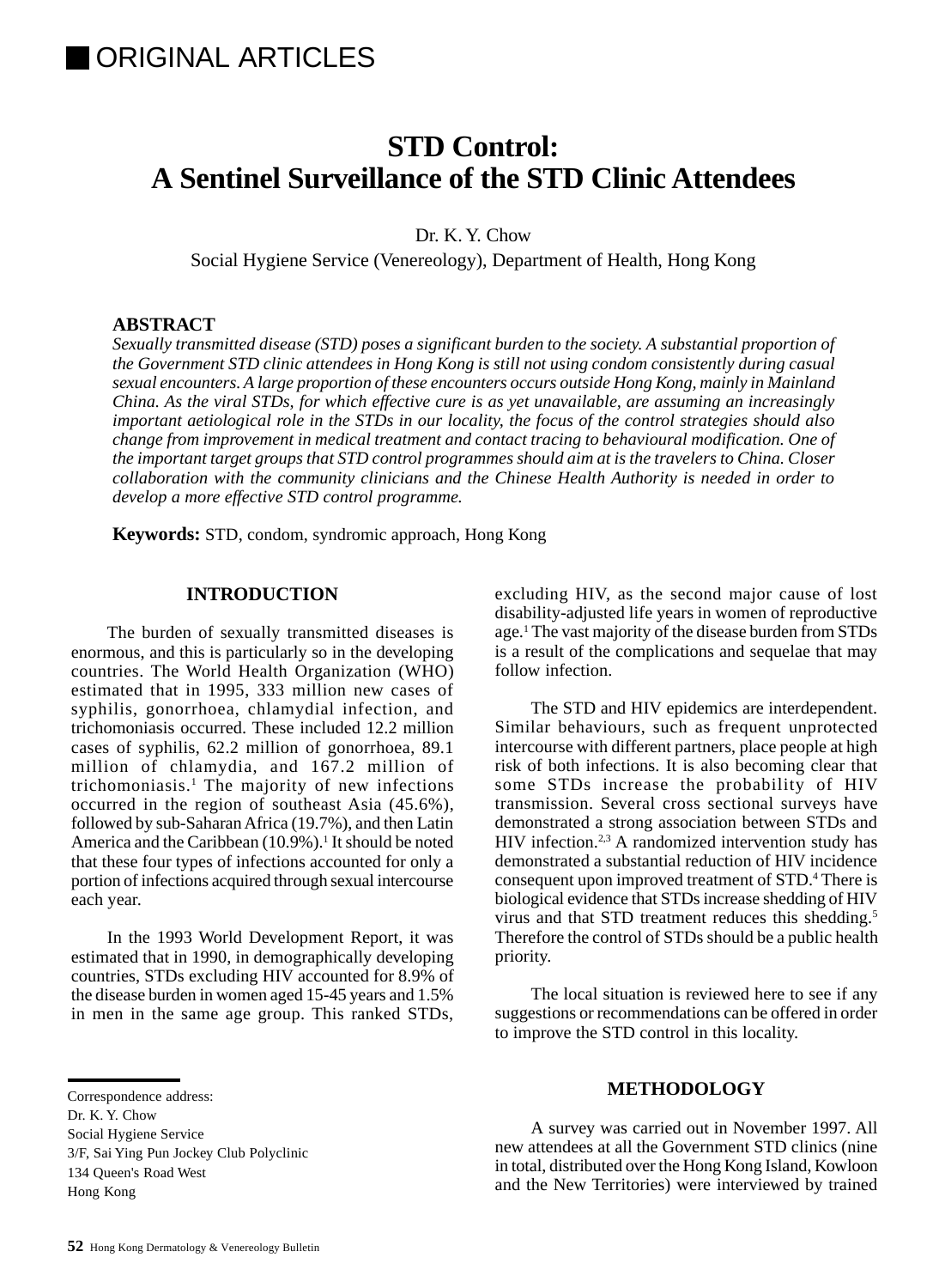health advisors, and a pre-consultation questionnaire was filled.

The services in our STD clinics are provided free of charge, and a referral is not needed. Any people thinking they might be at risk of STDs can seek advice, investigations, or treatment in our clinics. Other channels through which patients are referred to us include those by other medical professions (mostly obstetric and gynaecological patients) and those with reactive VDRL test result (Red Cross, pre-employment check and old age home pre-admission health check).

### **RESULTS**

The survey was carried out in November 1997, shortly after China has regained sovereignty of Hong Kong, and a month after the start of the financial crash in South East Asia which also hard-hit Hong Kong. During this month, a total of 1565 questionnaires were completed. Of these, 1060 were from male patients and 505 were from female patients, constituting 67.7% and 32.3% respectively.

#### **( I ) Male attendees (Table 1)**

For the male patients, their mean age was 37. Ninety four percents of them were Chinese; the remaining 6% consisted of other Asians, Caucasians and Blacks. Vaginal sex was the most common type of sexual practice. Of the 1060 patients, 90.6% of them admitted having sex with a casual partner within the past one year. Female commercial sex workers were the most frequently cited sex partners, comprising 82.3%. The remaining 17.1% of the patients had sex with someone whom they described as 'girl friends' (though their sexual relationship was not on a regular basis). These casual sexual encounters occurred most commonly in Mainland China (64%), followed by Hong Kong (30%), and other places like Macau or other Asian countries (6%). Condom was not used in 50.9% of these cases. Oral genital sex without a condom accounted for 26.8%. Anal sex or oral genital sex with a condom were uncommon sexual practices. Apparently, the usage of condom during sexual intercourse with casual sex partner was not a common practice. Only 38.1% of the patients claimed they always used a condom during casual sex, while 28.8% of them used them occasionally, and 33.1% of the patients claimed they never used condoms during sexual intercourse with their casual sex partners. Use of illicit drugs was not common among the studied population, with only 1.6% of the patients admitted having used them within the past one year.

#### **Table 1. Male STD clinic attendees**

|                                                       | <u>Nov-97</u>  |  |  |  |  |
|-------------------------------------------------------|----------------|--|--|--|--|
| <b>Number</b>                                         | 1060           |  |  |  |  |
| Age                                                   | 16-76          |  |  |  |  |
| Mean Age                                              | 37             |  |  |  |  |
| 50%                                                   | 28-44          |  |  |  |  |
| <b>Race</b>                                           |                |  |  |  |  |
| Chinese                                               | 94%            |  |  |  |  |
| Others (e.g. Asian, White)                            | 6%             |  |  |  |  |
| <b>Complaint</b>                                      |                |  |  |  |  |
| Symptomatic                                           | 81.6%          |  |  |  |  |
| Asymptomatic                                          | 18.4%          |  |  |  |  |
| <b>Sexual Orientation</b>                             |                |  |  |  |  |
| Heterosexual                                          | 98.7% (1046)   |  |  |  |  |
| Homosexual                                            | $1.1\%$ (12)   |  |  |  |  |
| Bisexual                                              | $0.2\%$ (2)    |  |  |  |  |
| <b>Regular Sex Partner</b>                            | 69% (732)      |  |  |  |  |
| <b>Condom use with regular sex</b>                    |                |  |  |  |  |
| partner in past 3 months                              |                |  |  |  |  |
| Always                                                | 19.5% (143)    |  |  |  |  |
| Sometimes<br>Never                                    | 24.3% (178)    |  |  |  |  |
|                                                       | 56.1% (411)    |  |  |  |  |
| <b>Sex Practice with regular partner</b>              | 33.2% (243)    |  |  |  |  |
| Vaginal sex with condom<br>Vaginal sex without condom | 66.3% (485)    |  |  |  |  |
| Anal sex with condom                                  | $0.3\%$ (2)    |  |  |  |  |
| Anal sex without condom                               | $0.7\%$ (5)    |  |  |  |  |
| Oral genital sex with condom                          | $0.3\%$ (2)    |  |  |  |  |
| Oral genital sex without condom                       | 9.7% (71)      |  |  |  |  |
| Casual sex in past 1 year                             |                |  |  |  |  |
| $1$ -few/yr                                           | 50.2% (532)    |  |  |  |  |
| $1$ -few/m                                            | 32.0% (339)    |  |  |  |  |
| $1$ -few/wk                                           | 8.4% (89)      |  |  |  |  |
| none                                                  | 9.4% (100)     |  |  |  |  |
| <b>Last casual sexual encounter</b>                   | 956            |  |  |  |  |
| <b>Type of sex partner</b>                            |                |  |  |  |  |
| Female CSW                                            | 82.3% (787)    |  |  |  |  |
| Male CSW                                              | $0.2\%$ (2)    |  |  |  |  |
| <b>Girl Friend</b>                                    | 17.1% (163)    |  |  |  |  |
| <b>Boy Friend</b>                                     | $0.4\%$ (4)    |  |  |  |  |
| <b>Place of Contact</b>                               |                |  |  |  |  |
| Hong Kong                                             | 30.0% (287)    |  |  |  |  |
| China                                                 | 64.0% (611)    |  |  |  |  |
| Others (e.g. Macau, Asia)                             | $6.0\%$ $(58)$ |  |  |  |  |
| <b>Last sex practice with casual partner</b>          |                |  |  |  |  |
| Vaginal sex with condom                               | 49.1% (469)    |  |  |  |  |
| Vaginal sex without condom                            | 50.9% (487)    |  |  |  |  |
| Anal sex with condom                                  | $0.3\%$ (3)    |  |  |  |  |
| Anal sex without condom                               | $0.0\%$ (0)    |  |  |  |  |
| Oral genital sex with condom                          | 1.5% (14)      |  |  |  |  |
| Oral genital sex without condom                       | 26.8% (256)    |  |  |  |  |
| <b>Condom use with casual sex partner</b>             |                |  |  |  |  |
| in past 3 months                                      |                |  |  |  |  |
| Always                                                | 38.1% (348)    |  |  |  |  |
| Sometimes                                             | 28.8% (263)    |  |  |  |  |
| Never                                                 | 33.1% (302)    |  |  |  |  |
| <b>Illicit drug use in past 1 yr</b>                  |                |  |  |  |  |
| No                                                    | 98.4% (1042)   |  |  |  |  |
| Yes                                                   | $1.6\%$ (17)   |  |  |  |  |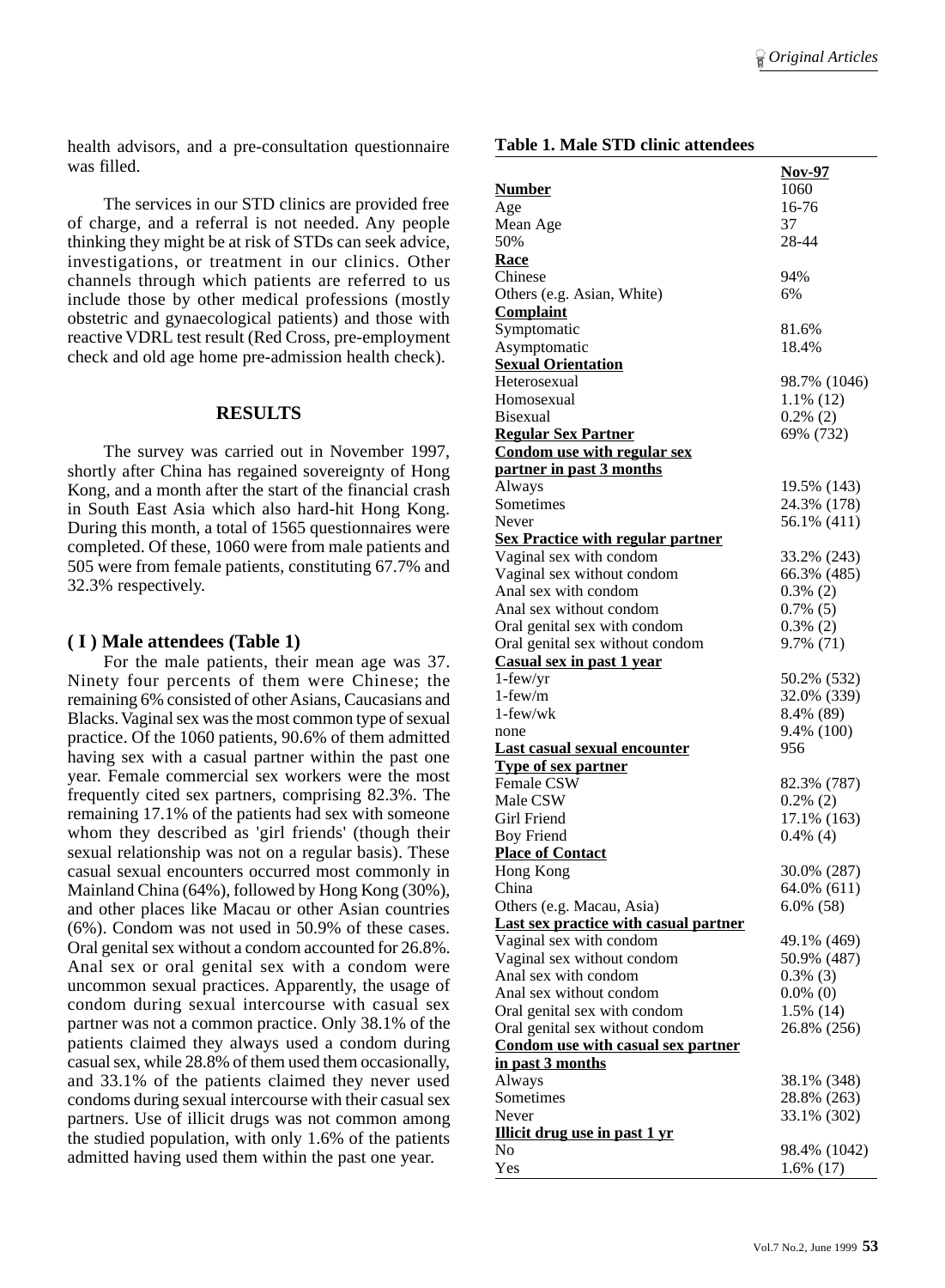### **Table 2. Female STD clinic attendees**

|                                                 | Nov-97                    |
|-------------------------------------------------|---------------------------|
| <b>Number</b>                                   | 505                       |
| Age                                             | 15-87                     |
| Mean Age                                        | 36                        |
| 50%                                             | 28-43                     |
| Race                                            |                           |
| Chinese                                         | 92.1% (465)               |
| Others (e.g. Asian, White)                      | 7.9% (40)                 |
| <b>Complaint</b>                                |                           |
| Symptomatic                                     | 61.7%                     |
| Asymptomatic                                    | 38.3%                     |
| <b>Sexual Orientation</b>                       |                           |
| Heterosexual                                    |                           |
|                                                 | 99.6% (503)               |
| Homosexual                                      | $0.2\%$ (1)               |
| <b>Bisexual</b>                                 | $0.2\%$ (1)               |
| <b>Sold sex in past 3 months</b>                |                           |
| Yes                                             | 13.3% (67)                |
| N <sub>0</sub>                                  | 86.7% (438)               |
| <b>Frequency of commercial sex</b>              |                           |
| times/wk                                        | 1-80                      |
| mean                                            | 13.4                      |
| <u>Regular sex partner</u>                      | 91.5% (462)               |
|                                                 |                           |
| <b>Sex practice with regular partner</b>        |                           |
| Vaginal sex with condom                         | 30.7% (142)               |
| Vaginal sex without condom                      | 66.7% (308)               |
| Anal sex with condom                            | $0.2\%$ (1)               |
| Anal sex without condom                         | $0.2\%$ (1)               |
| Oral genital sex with condom                    | $0.4\%$ (2)               |
| Oral genital sex without condom                 | 5.4% (25)                 |
| Condom use with regular partner                 |                           |
| in past 3 months                                |                           |
| Always                                          | 13.9% (64)                |
| Sometimes                                       | 33.8% (156)               |
| Never                                           | 52.3% (242)               |
| <b>Frequency of casual sex in past 1 year</b>   |                           |
| $1$ -few/yr                                     | $6.1\%$ (31)              |
| $1$ -few/m                                      | 7.9% (40)                 |
| 1-few/wk                                        |                           |
|                                                 | 14.9% (75)                |
| none                                            |                           |
|                                                 | 71.1% (359)               |
| <b>Last casual sex encounter</b>                | 131                       |
| Boy friend                                      | 43.5% (57)                |
| Male client                                     | 55.7% (73)                |
| Female client                                   | $0.8\%$ (1)               |
| Last sex practice with casual sex partner       |                           |
| Vaginal sex with condom                         | 59.5% (78)                |
| Vaginal sex without condom                      | 42.0% (55)                |
| Anal sex with condom                            | $0.8\%$ (1)               |
| Anal sex without condom                         | $0.0\%$ (0)               |
| Oral genital sex with condom                    | $6.1\%$ (8)               |
| Oral genital sex without condom                 | $16.0\% (21)$             |
| Condom use with casual partner in past 3 months |                           |
| Always                                          | 17.1% (48)                |
| Sometimes                                       | 12.5% (35)                |
| Never                                           | 70.4% (197)               |
| <b>Illicit drug use in past 1 yr</b>            |                           |
| Yes                                             | 4.2% (21)                 |
| No                                              | 95.8% (484)               |
| <b>Housewife</b>                                |                           |
| <b>CSW</b>                                      | 42.9% (217)<br>13.5% (68) |

# **( II ) Female attendees (Table 2)**

There were 505 female patients who completed the questionnaires. The age range was between 15 to 87, with a mean of 36. There were a total of 217 (43.0%) housewives and 68 (13.5%) commercial sex workers. Regarding the ethnic background, 92.1% of the patients were Chinese, the remaining 7.9% were other Asians, Caucasians and Blacks. Of the 505 female patients, 146 (28.9%) of them admitted having casual sex during the past one year. Male clients were the commonest casual sex partners as reported, constituting 55.7%, while boy friends constituted 42.7%. Vaginal sex was the commonest sexual practice, with 59.5% of them using condoms while 40.5% were unprotected. Anal sex, with or without condom, and oral genital sex with a condom were uncommon sexual practices. During casual sex, 17.1% of the patients always used condoms, 12.5% used condoms occasionally, while 70.4% never used condoms.

Among the 68 patients who admitted having sold sex in the previous three months, their age ranged from 17 to 53, with a mean of 33.5. Their frequency of commercial sex ranged from once to eighty times per week, with a mean of 13.4 times per week. Over half of them (61.2%) always used condoms during commercial sex, while 34.3% used condoms occasionally and 4.5% claimed they had never used condoms during commercial sex.

Use of illicit drugs was not a common phenomenon among our female patients, with only 4.2% of our patients admitted having consumed illicit drug(s) during the preceding one year.

# **DISCUSSION**

Sexually transmitted diseases and HIV infection are not notifiable conditions in Hong Kong and so the actual local prevalence and incidence are not known. Collection of data and outreach of prevention programmes are difficult because the highest prevalence of STDs is frequently found among socially marginalized or stigmatized groups. Further difficulties arise from the fact that many cases of STD may go undetected because of asymptomatic infection, and the tendency for some people to ignore mild, bearable symptoms. In addition, apart from the government-run STD clinics, patients can seek help from the private sector or other alternative health care providers who claim to be specialists in treating STDs. Patients can also obtain empirical over-the-counter treatment from drug stores. Supply of antibiotics without prescription is not an uncommon practice in the drug stores in Hong Kong. Unpublished data obtained from a mail questionnaire conducted by the Social Hygiene Service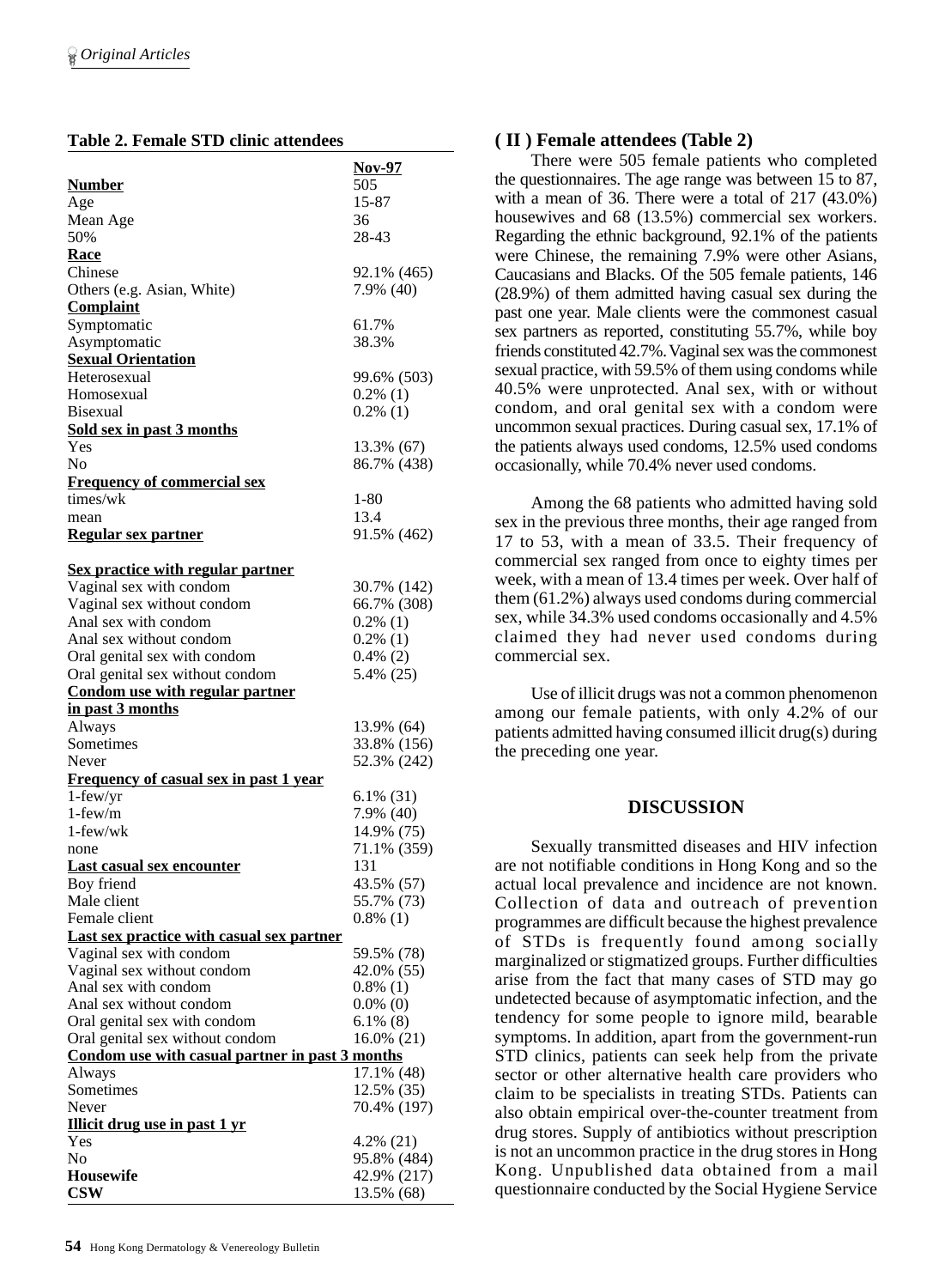in 1998 showed that the number of STD cases seen in the private sector was about four times that seen in the government STD clinics. If this was taken into account with the unknown number of patients seeking care from alternate health care providers and those who selfmedicated, the actual incidence and prevalence of STDs in Hong Kong would be expected to be much higher than that reported by the STD clinics.

From the reported annual incidence of STDs in Hong Kong (Table 3), non-gonococcal urethritis / nonspecific genital infection, genital wart, gonorrhoea, herpes genitalia and syphilis constituted the majority of the STDs in Hong Kong. From the figures, one can see that the trend of most of the diseases dropped from 1988 to 1990, but steadily increased since then, with the exception of gonorrhoea, which has remained more or less steady after 1990. This trend appeared to be continuing into 1998 as reflected by the STD quarterly surveillance report.<sup>6</sup>

This phenomenon is in contrast to that seen in other countries. In Norway, the number of reported cases of gonorrhoea fell from more than 10,000 in 1981 to less than 300 in 1993. In Costa Rica, Chile, Zimbabwe, and Thailand, steady and sustained declines in reported STD cases have also been documented following active prevention programmes.1,7 The Thai Government began an HIV-prevention programme in 1989. The Government bought and distributed condoms to many of the commercial sex workers in the country. Sanctions were carried out if any commercial sex establishment was found not use condoms consistently. A media campaign was also launched to advise people to use

condom when having sex with commercial sex workers. From 1989 to 1993, the use of condoms in commercial sex setting increased from 14% to 94%, according to surveys done with the commercial sex workers.<sup>7</sup> At the same time the incidence of the five major sexually transmitted diseases dropped by 79% in men.<sup>7</sup> Another survey done in Thailand from 1993 to 1996 found that the reported patronage of commercial sex by men declined by an overall average of 48% over the threeyear period.<sup>8</sup>

There are some differences between Thailand and Hong Kong. For the Thai men, when they employ commercial sex, they usually do so within Thailand. So any prevention programme directed at commercial sex workers is within reach of the government. The government has a mean to deal with this core group. The Ministry of Health has the power to sanction and close down any brothel that is found not to be using condoms consistently. In Hong Kong no similar licence is issued to commercial sex workers, and the Health Department lacks the power to sanction any commercial sex workers not using condoms consistently during business. The problem is further compounded by the fact that there are many "indirect" sex workers whose occupations do not involve selling sex directly or primarily, such as those working in karaoke bars, massage parlour and saunas, and yet some of them do provide sexual services if required.9 There are females who come to Hong Kong from Mainland China on a travelling visa for three months. Some of them engage in the sex business during their stay in Hong Kong and then go back to China after their visas expire. There are no statistics about this "indirect" sex business, and it is

**Table 3. Annual incidence and trends of STD in Hong Kong** <sup>20</sup>

|                                | 1988  | 1989  | 1990  | 1991  | 1992  | 1993  | 1994  | 1995           | 1996  | 1997  |
|--------------------------------|-------|-------|-------|-------|-------|-------|-------|----------------|-------|-------|
| <b>Syphilis</b>                |       |       |       |       |       |       |       |                |       |       |
| Total (except congenital)      | 395   | 376   | 366   | 310   | 420   | 457   | 381   | 381            | 599   | 744   |
| Primary                        | 39    | 22    | 16    | 20    | 16    | 16    | 25    | 44             | 151   | 228   |
| Secondary                      | 12    | 17    | 11    | 12    | 17    | 12    | 13    | 30             | 44    | 66    |
| Early latent                   | 64    | 65    | 71    | 47    | 92    | 96    | 48    | 80             | 113   | 186   |
| Late latent                    | 262   | 238   | 254   | 223   | 273   | 329   | 287   | 220            | 289   | 258   |
| All others                     | 18    | 34    | 14    | 8     | 22    | 4     | 8     | 7              | 2     | 6     |
| Gonorrhoea                     | 4919  | 3075  | 2487  | 2996  | 2825  | 2754  | 2521  | 2300           | 2342  | 2412  |
| Non-specific genital infection | 2147  | 1745  | 1454  | 2374  | 2761  | 2790  | 2759  | 3602           | 3464  | 3492  |
| Non-gononcoccal urethritis     | 2672  | 2330  | 1980  | 1956  | 2532  | 2885  | 3431  | 4679           | 5899  | 6262  |
| <b>Chancroid</b>               | 137   | 56    | 32    | 44    | 47    | 21    | 8     | 7              | 2     | 4     |
| Lymphogranuloma venereum       | 32    | 19    | 8     | 12    | 10    | 7     | 5     | $\overline{2}$ | 3     | -1    |
| <b>Herpes</b> genitalis        | 919   | 834   | 762   | 584   | 719   | 779   | 766   | 796            | 997   | 1113  |
| <b>Genital warts</b>           | 2330  | 2007  | 1727  | 1810  | 1666  | 1898  | 2418  | 2955           | 3168  | 3124  |
| <b>Pediculosis pubis</b>       | 474   | 397   | 304   | 314   | 309   | 298   | 357   | 408            | 456   | 454   |
| <b>Scabies</b>                 | 157   | 142   | 76    | 86    | 157   | 198   | 244   | 367            | 246   | 278   |
| Other (unclassified)           | 602   | 1504  | 1257  | 1960  | 1797  | 1646  | 1918  | 2554           | 2713  | 2779  |
| <b>Total STD</b>               | 14787 | 12491 | 10457 | 12446 | 13257 | 13786 | 14848 | 18115          | 19938 | 20724 |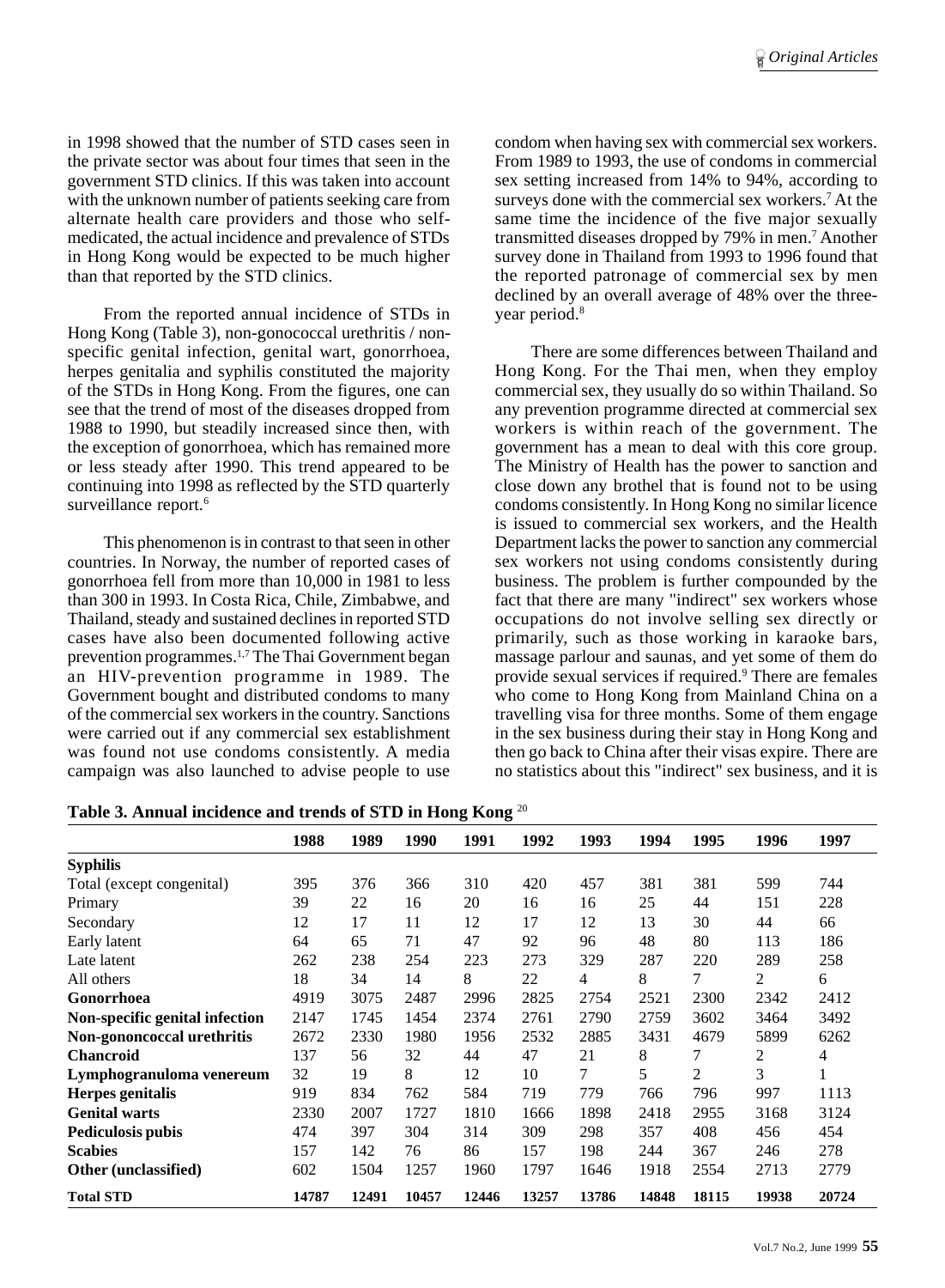difficult for any health prevention programme to reach these people. Our survey also found that about twothirds of the commercial sex occurs in Mainland China in which the Hong Kong Government cannot reach.

So what can be done? There are a number of issues that merit attention.

### **Education**

What do people in our communities really know about STD prevention? The paucity of knowledge is reflected by the low frequency of regular condom use in casual sex contacts shown in our study (male 38.1%; female 17.1%). Frequency among female commercial sex workers is higher at 60%, but is still unsatisfactory. Public health departments will need to assess the knowledge level of STD prevention in the general community and among high-risk groups; and identify the resources and programmes that can deliver the education and skill building in STD prevention. They can then exert leadership to organize community based health educators and out-reach workers into effective coalitions. These in turn can deliver integrated programmes that prevent STD and HIV infection.

Upon cooperation with the Education Department, schools can be influenced to provide effective sexual health and STD prevention education. This is especially important since our study showed that the attendees of the Government STDs were from a relatively young age group. However, there has often been strong resistance among school teachers and parents to carry out sex education at schools. With the modernization of the society, this concept is becoming more acceptable. Resources and help should be provided to school teachers to develop a curriculum on sex education, STDs and safe sex.

### **Private sector**

There are a number of areas that need closer look in order to develop a more effective STD control programme. STD programmes in most local health departments were run in public STD clinics which act as bases. In contrast, STD programmes generally have invested little in developing relationships with community medical practitioners who have provided much of the STD care in the community.<sup>10</sup>

We do not know the degree of knowledge of the community clinicians in Hong Kong concerning the management of STDs. In a published study assessing the family physicians' treatment of pelvic inflammatory disease in the United States, it was found that half of the primary care physicians were unsure of or did not follow the Centre for Disease Control and Prevention (CDC) guidelines.11

Many persons with STD symptoms are often seen in STD clinics, but yet many more are seen by community clinicians. Guidelines for the diagnosis and treatment of STDs appropriate to the local settings should be readily available. The STD programme must maintain a resource of clinical expertise to guide clinical practice and to address complex STD diagnostic and treatment questions. STD programmes should also regularly disseminate new information about STD diagnosis and treatment to community clinicians.

In the private sector, thorough investigations may not always be available for STD patients. As a realistic compromise, a syndromic approach may be appropriate because the cost of the investigations may be greater than the empirical treatment. Furthermore, treatment will often need to be given in the clinic at first presentation before investigation results are available. The Mwanza (Tanzania) trial created a huge stir when its findings were published in 1995. In a very pragmatic way, the investigators tested the impact of syndromic management for STDs delivered in primary care clinics on HIV incidence. They showed a 42% reduction in HIV incidence, but without any substantial impact on STD prevalence.<sup>4</sup> The key principles behind syndromic management are that it is not always possible to make an accurate aetiological diagnosis in patients with STDs in some settings, and that many patients with a STD have multiple infections.

## **Control strategies**

Control strategies should also vary with different STDs. For bacterial STD like gonorrhoea, in which highly effective treatment is available, it should be targeted to provide efficacious medical treatments and carry out active contact tracing. Continual monitoring of drug sensitivity of the bacteria and development of effective antibiotics play a very important role in controlling such STD. However the tactic for control of viral STDs is different. For viral STDs which have a duration of infectivity that cannot be significantly shortened with the present available treatment, or where there is no effective curative treatment available, such as herpes genitalia, genital wart or HIV, control efforts must be based on decreasing transmissibility through behavioural modifications. These cannot rely solely on improvements in medical treatment or partner outreach.

Mutual sexual monogamy is definitely one of the most reliable form of safe sex. But for various reasons, some people want or need casual sex. There are still some people who do not have the concept of what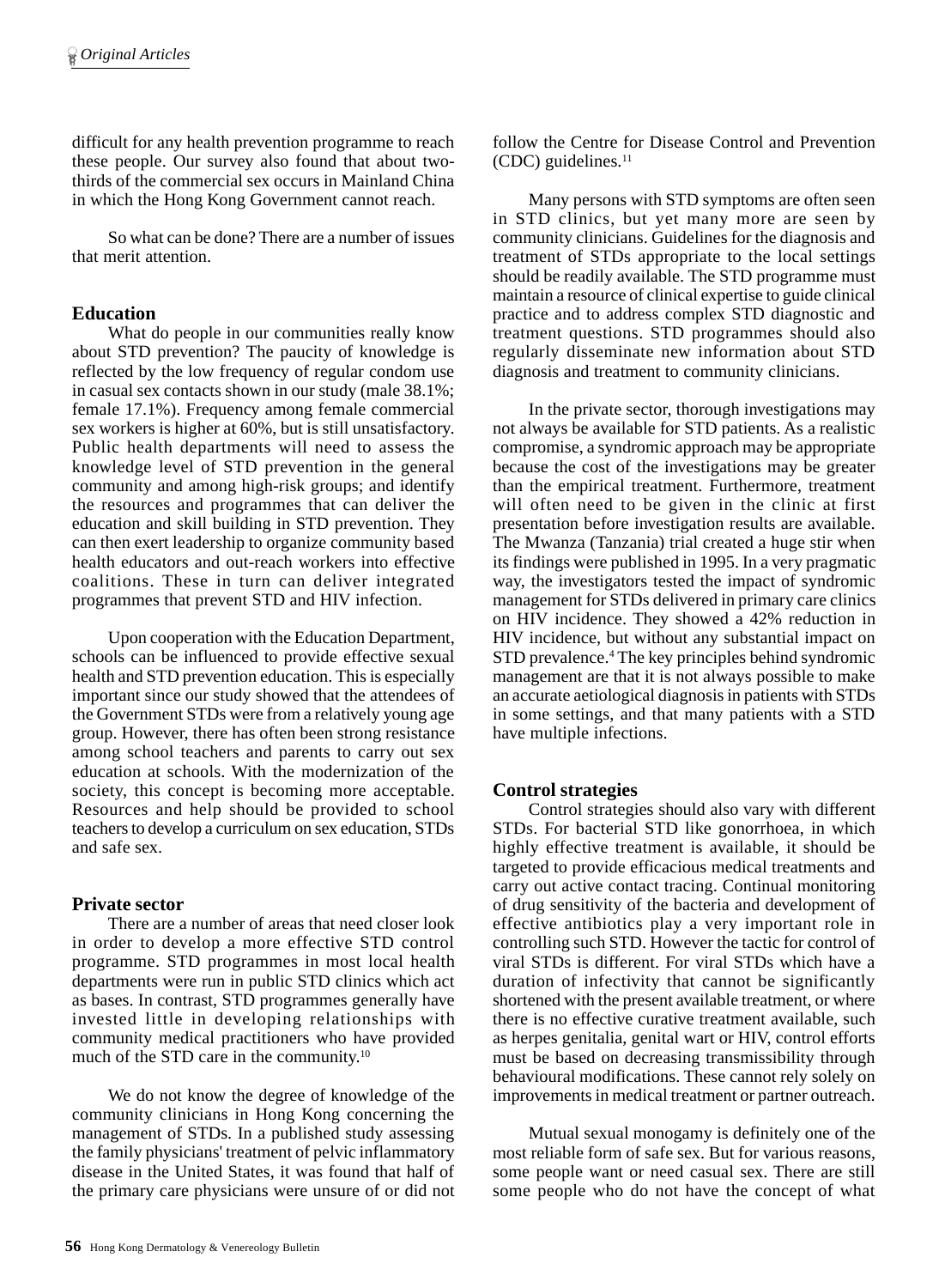constitutes high-risk sexual behaviour. These may be some of the reasons why people do not use condoms during such sexual activities. In our survey, only about one-third of the male patients and one sixth of the female patients consistently used condoms during casual sex. A previous study in Hong Kong had found a similar condom usage rate among commercial sex workers and male STD clinic attendees in 1993.<sup>12</sup> Similar findings were also found in Singapore and the USA.<sup>13,14</sup> Various reasons were quoted when these people were asked about the decision of not using condoms during casual sexual encounter. These included decreased sensation, unavailability of condom at the time, or no or low perceived risk of STD/HIV infection.15 The value of proper use of condoms in the prevention of STDs and HIV infections is well documented.16,17,18 One of the reasons for the drop in STD incidence in Thailand since 1990 is attributable to the '100% Condom Campaign' launched by the Ministry of Health in Thailand.<sup>8,19</sup> Since the rate of condom usage during casual sex among our male patients is low, the public should be educated of the importance and benefits of proper condom use, and they should realize that STD is prevalent. Quoting scientific figures about the reduction of STD and HIV infection with proper use of condoms will increase the persuasiveness of the plea.

### **Problem unique to Hong Kong**

An important issue that is identified in this survey is the spread of STDs brought about by travelers to and from neighbouring provinces of China. The actual frequency of male travelers from Hong Kong engaging in commercial and casual sex in China is not known. Our survey suggests that this is a common event, as two-thirds of our male patients have casual sex in China. This means that we cannot simply adopt the '100% Condom Usage' programme as used in Thailand. This is one of the important target groups in which the prevention efforts should be focused on. Hong Kong is now part of China, and one can safely predict that crossborder traffic will continue to increase. Education about the prevalence and sequelae of STDs, the benefits and proper use of condoms, and distribution of condoms aiming at this group will hopefully help to control the spread of STDs. Pamphlets and posters placed at crossborder check-points hopefully can target this potential risk group. Closer link and cooperation with the Chinese health authority in this area will be mutually beneficial.

### **Continual surveillance and monitoring**

The STD prevalence and people's behaviour may change over time. In order to have an effective STD programme that can adapt to the changing pattern of the diseases, steps should be taken to monitor and analyze STD trend more closely. Incidence of STD changes quickly in response to behavioural change. Periodic analysis of data from the STD clinics and a subset of private clinics could allow trends and important behavioural changes to be tracked and addressed. This requires ongoing collection of new data and periodic analysis, leading to summary report of current trends in risk behaviour and the current epidemic in Hong Kong. A central source for collection and review of epidemiological and behavioural data should be set up as soon as possible.

### **CONCLUSION**

More emphasis should be put on the importance of proper and consistent condom use. The message should unequivocally be addressed to high risk groups, including those travelers to mainland China who engage in casual sexual activities there. Prevention plays the most important part in the control of STDs. Continual surveillance and monitoring is needed so that we can target the specific high risks groups and their behavioural change.

#### *Learning points:*

*A syndromic approach to STDs may be appropriate because the cost of investigation may be greater than the cost of empirical treatment. Furthermore, treatment will often need to be given in the clinic at first presentation before investigation results are available.*

### **References**

- 1. Gerbase AC, Rowley JT, Mertens TE. Global epidemiology of sexually transmitted diseases. Lancet 1998;351(suppl III):2-4.
- 2. Cameron DW, Simonsen JN, D'Costa LJ, et al. Female to male transmission of human immunodeficiency virus type 1: risk factors for seroconversion in men. Lancet 1989;ii:184-9.
- 3. Laga M, Manoka A, Kivuvu M, et al. Non-ulcerative sexually transmitted diseases as risk factors for HIV-I transmission in women: results from a cohort study. AIDS 1993;7:95-102.
- 4. Grosskurth H, Mosha F, Todd J, et al. Impact of improved treatment of sexually transmitted diseases on HIV infection in rural Tanzania: randomised controlled trial. Lancet 1995;346:530-6.
- 5. Cohen MS, Hoffman IF, Royce RA, et al. Reduction of concentration of HIV-1 in semen after treatment of urethritis: implications for prevention of sexual transmission of HIV-1. Lancet 1997;349:1868-73.
- 6. Hong Kong STD/AIDS Update a quarterly surveillance report.